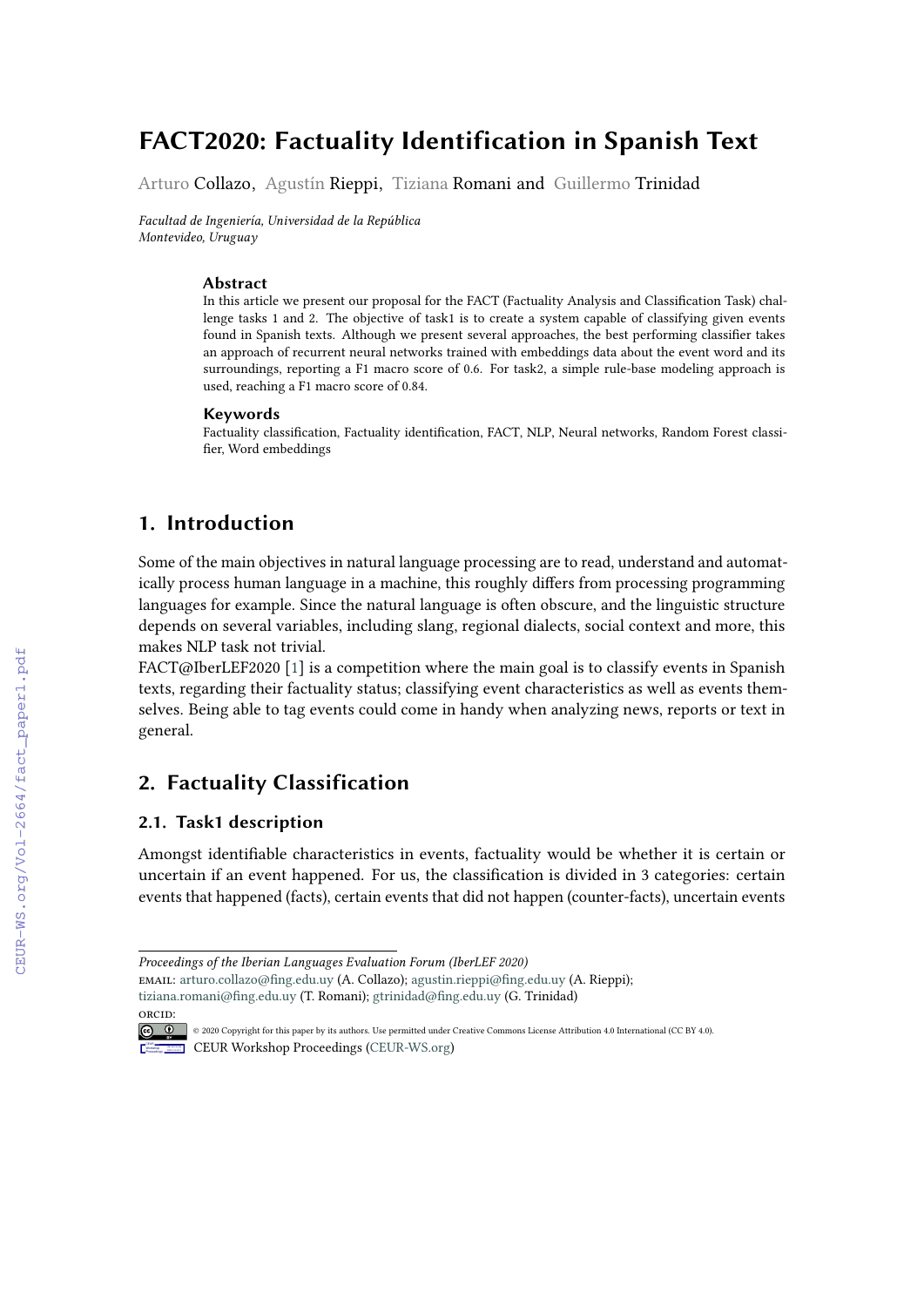(undefined). The objective is then to train a classifier that can predict the factuality category for tagged events in a given text. Training texts were obtained from Spanish and Uruguayan media.

#### **2.1.1. Initial Data Preprocessing**

The training texts are stored in XML files, so the first step was to extract the text to some format we could work on. A long string was created, containing every sentence from the corpus with marked events. This was later split on individual sentences, including the same sentence as many times as the number of marked events on it, having up to one event represented on each.

## **2.2. RNN + Word Embeddings**

#### **2.2.1. Preprocessing**

After having the structure described before, sentences get split into words, and each word is translated to Word Embeddings, making use of an embeddings file trained using word2vec over the corpus from [\[2\]](#page-6-0). So words turn out as 300-dimensional vectors. In order to distinguish the event word in the sentence, an extra bit is added to this 300-dimension making it 301. This bit value depends on whether the word is an event or not.

Other approaches included representing words as POS-Tags. This was achieved with nltk [\[3\]](#page-6-1) Stanford POS-Tagger [\[4\]](#page-6-2), and vectors were represented using an internal form of vector codification, based on tag classes and attributes. The output had a considerably low accuracy.

#### **2.2.2. Padding**

Next step was padding the sentences in order to normalize the length of each input for the neural network. This is done applying as much padding as the longest sentence available.

#### **2.2.3. Class weights**

Given the training corpus was extremely unbalanced, weighting classes seemed accurate. The weights got from the training corpus are:

- facts: 0.9121
- counter-facts: 2.1925
- undefined: 11.3884

#### **2.2.4. RNN**

For the neural network implementation, TensorFlow [\[5\]](#page-6-3) Keras library [\[6\]](#page-7-0) is used. The sequential model, consists of a GRU layer with 200 neurons and a dense layer with a 3-dimensional output, representing each of the possible categories. The model is compiled using a categorical\_crossentropy loss function, and adam optimizer.

For choosing the correct amount of epochs, an early stopping we used. We concluded the best amount of epochs was between 25 and 30. So they are set to 28. Similarly some exploratory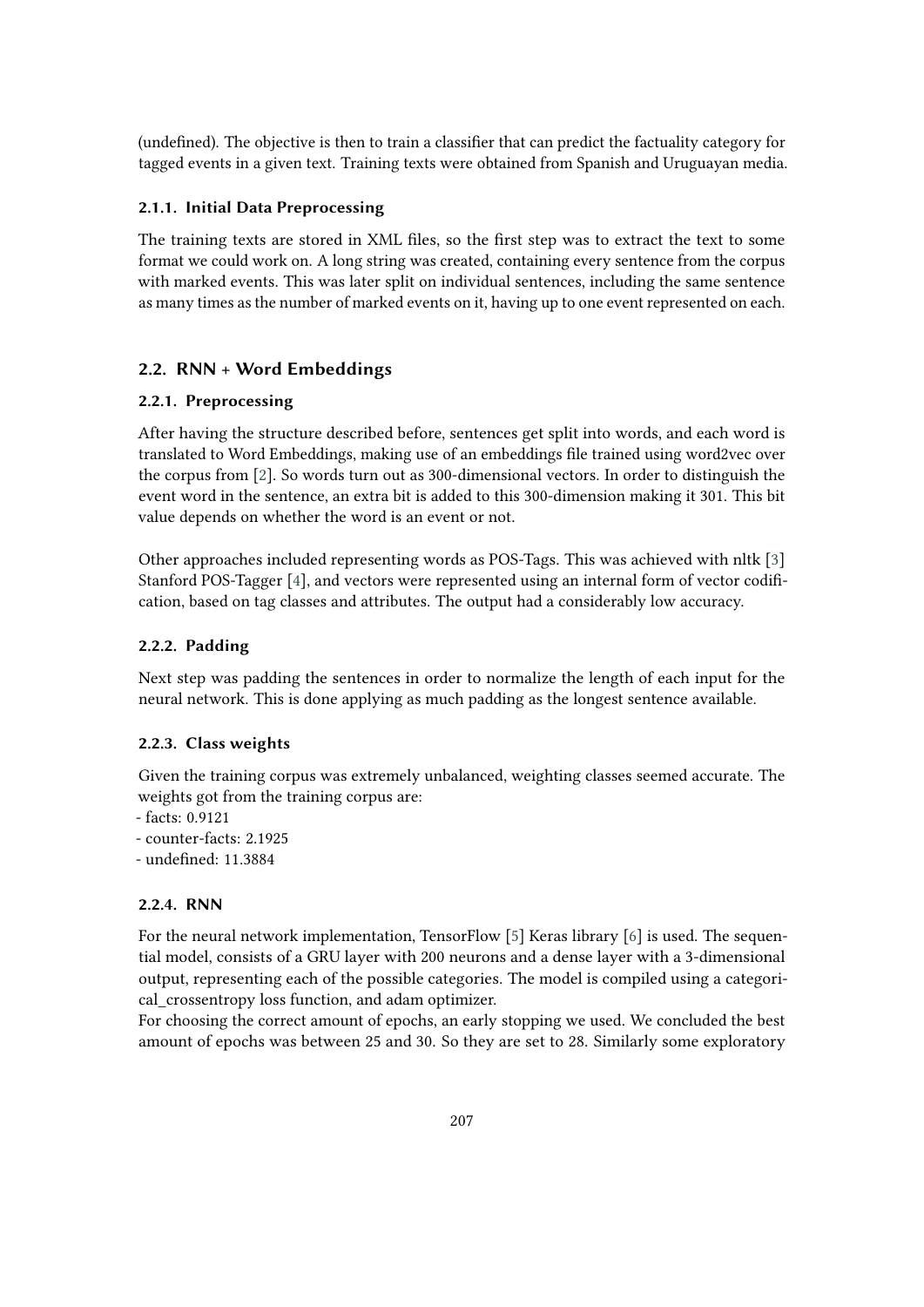testing is done on batch size, after trying different values, 30 is chosen as one of the possible values for batch size.

## **2.2.5. Results**

from this approach are:

- **Precision:** 0.611
- **Recall:** 0.603
- **F1-macro:** 0.607
- **Accuracy:** 0.848

#### **2.3. RNN + char level**

This technique is strongly based in Aspie96[\[7\]](#page-7-1), where the unit of information is the character of an event and its neighbors, including spaces and non word characters.

#### **2.3.1. Preprocessing**

First, each event is divided into a single char list, as they left and right neighbor to be concatenated in a greater one, if they fit into the window. Then, that list with the event in its center is encoded on every character with one hot encoding (the representation for each character was retrieved by a dictionary with all possible characters that may appear in the sources). Last, to recognize the characters that were part of the event, all of them were marked with a flag for that purpose.

## **2.3.2. RNN**

For the neural network implementation, TensorFlow Keras library [\[6\]](#page-7-0) is used. The sequential model, consists in two LSTM layers with 75 units each one with and a dense layer with an 3-dimensional output. Sigmoid as activation function, categorical crossentropy as loss function and Adam as optimizer. Besides, the training has a boundary of 14 epochs without improvement over a maximum of 150 epochs.

#### **2.3.3. Results analysis**

In the table below, it can be seen how precision and recall decreases between the datasets, which leads to a decrease of f1 metric as well. The lost of performance could be based in the difference on the datasets structures, and a probable little overfitting on the training stage.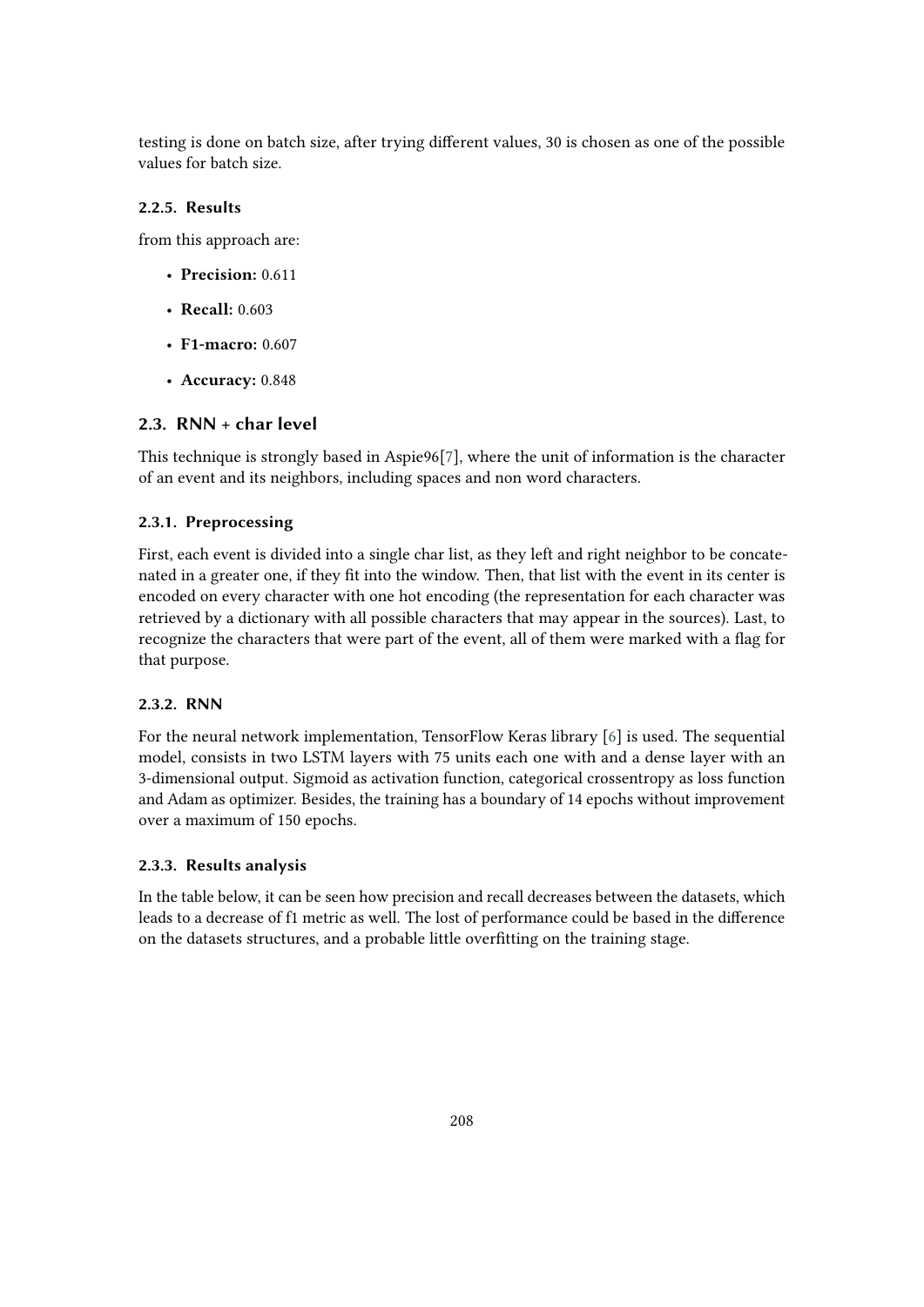**Table 1** Results comparison between datasets.

| Metric          | Train | Validation |  |
|-----------------|-------|------------|--|
| macro-precision | 0.677 | 0.556      |  |
| macro-recall    | 0.703 | 0.545      |  |
| macro-f1        | 0.689 | 0.550      |  |
| accuracy        | 0.789 | 0.798      |  |

## **2.3.4. Future work**

For future work on this approach, several configurations on the model can be done to achieve better results. These include modifying the window size, and customizing hyper parameters related to the model such as recurrent activation function, number of units in each layer or the optimizer.

## **2.4. Random Forest with Tag counts**

#### **2.4.1. Preprocessing**

This approach is based on a morphological analysis of the context on each event. For every event we contemplate the event itself and a fixed window at a backward word level. Then a Part-ofspeech tagging (POS Tag) is made to the extracted sentence using the Spacy Spanish POS-tagger $^1$  $^1$ .

Among a lot of information the tagger returns for each word a label which identifies what kind of POS-tag every word has. With the given information a count of the number of apparitions of every POS-Tag, also it is possible to count more than once the POS-Tag of the event to classify.

Count results are mapped to an array, on which every position represents a POS-Tag. The resulting array will be the input for the classifier.

## **2.4.2. Random Forest**

For this model we use Random Forest from sklearn [\[8\]](#page-7-2) to classify $^2$  $^2$ , which receives the described input as an entry, and has as output 3 possible values corresponding to the task.

At the stage of model training, the values of the window length and the times that the event's POS-Tag is counted are tuned. The configuration which gives better results is counting twice the event's POS-Tag and using a window length of two words.

<span id="page-3-0"></span><sup>1</sup>https://spacy.io/models/es

<span id="page-3-1"></span><sup>2</sup>https://scikit-learn.org/stable/modules/generated/sklearn.ensemble.RandomForestClassifier.html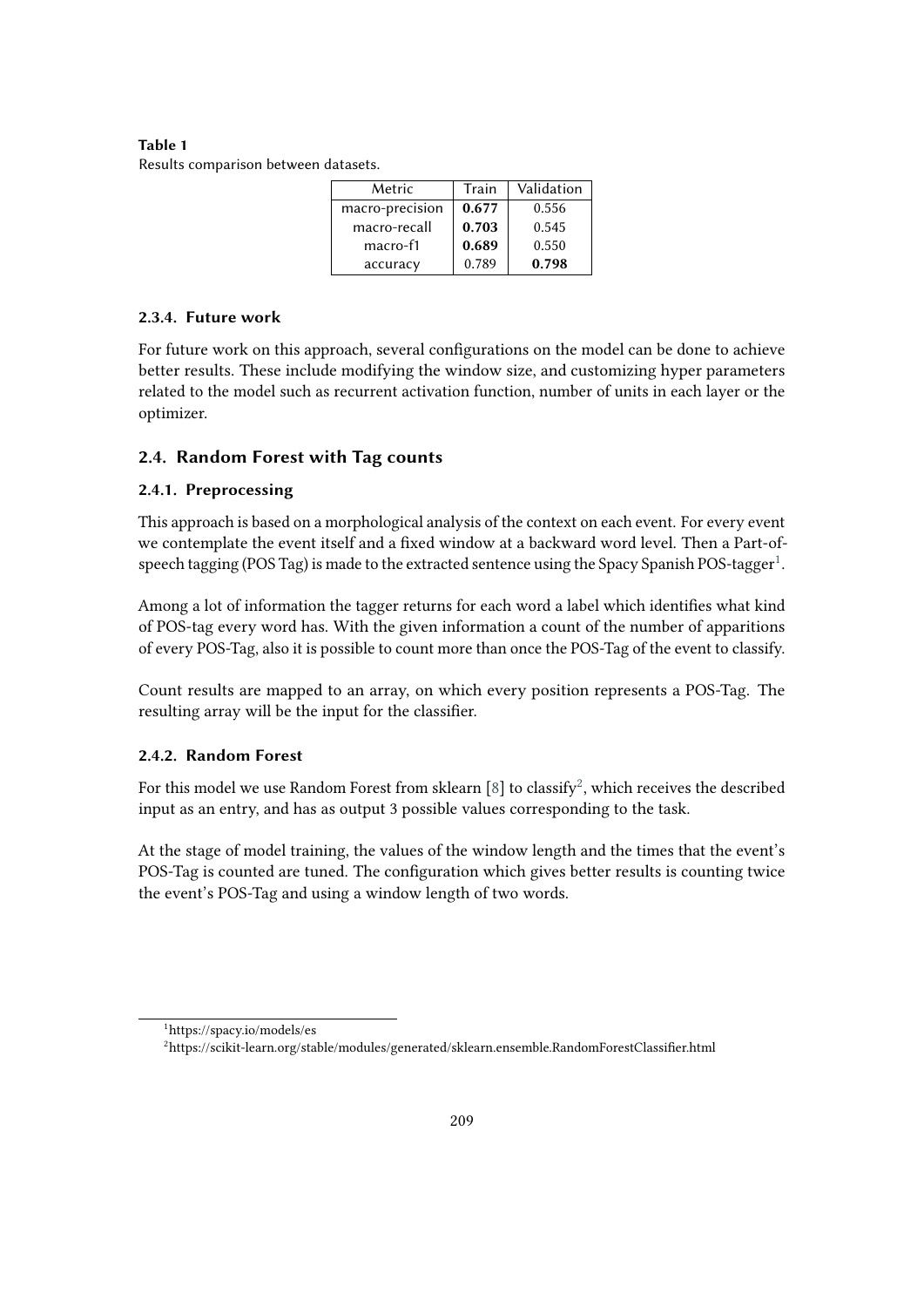**Table 2** Global results comparison.

| Metric          | $RNN + WE$ | char RNN | SVC.  | RandomForest | <b>Baseline</b> |
|-----------------|------------|----------|-------|--------------|-----------------|
| macro-precision | 0.611      | 0.556    | 0.620 | 0.518        |                 |
| macro-recall    | 0.603      | 0.545    | 0.574 | 0.592        |                 |
| macro-f1        | 0.607      | 0.550    | 0.592 | 0.542        | 0.246           |
| accuracy        | 0.848      | 0.798    | 0.831 | 0.797        | 0.524           |

## **2.5. SVC with Tag counts + Word Embeddings**

## **2.5.1. Preprocessing**

This approach is an extension of Random Forest with windowed input described before. The main idea is to add more information about the event itself. To achieve this a word embedding representation of the event is concatenated to each input, making use of an an embeddings file trained using word2vec over the corpus from [\[2\]](#page-6-0) to do the encode.

## **2.5.2. SVC**

The first attempt was using a Random Forest to classify, however the results were not good. The second attempt was with an SVC classifier from Sklearn $^3$  $^3$ , which gave better results than Random Forest and the approach with Random Forest with windowed input.

For the training the values of the window length and the numbers of times that the event's POS-Tag is counted are tune. The best configuration was using a windows length of two words and counting one time the event's POS-Tag.

## **2.6. Results**

The next table shows metric results over the test data, for each of the models described before. We can observe how the RNN plus Word Embeddings and the SVC approach ended up head to head, with 0.015 difference in F1 metric and 0.017 difference in accuracy. One interesting thing to see is how the SVC's precision was a little higher than the RNN, yet the RNN won over recall. Each of the models had a much higher f1 metric than the baseline project.

## **3. Event Identification**

## **3.1. Task2 description**

This task is the previous step of Task1, aiming to automatically identify events in a given text. The input is plain text and the given algorithm has to output the index of words which represent events in it.

<span id="page-4-0"></span><sup>3</sup>https://scikit-learn.org/stable/modules/generated/sklearn.svm.SVC.html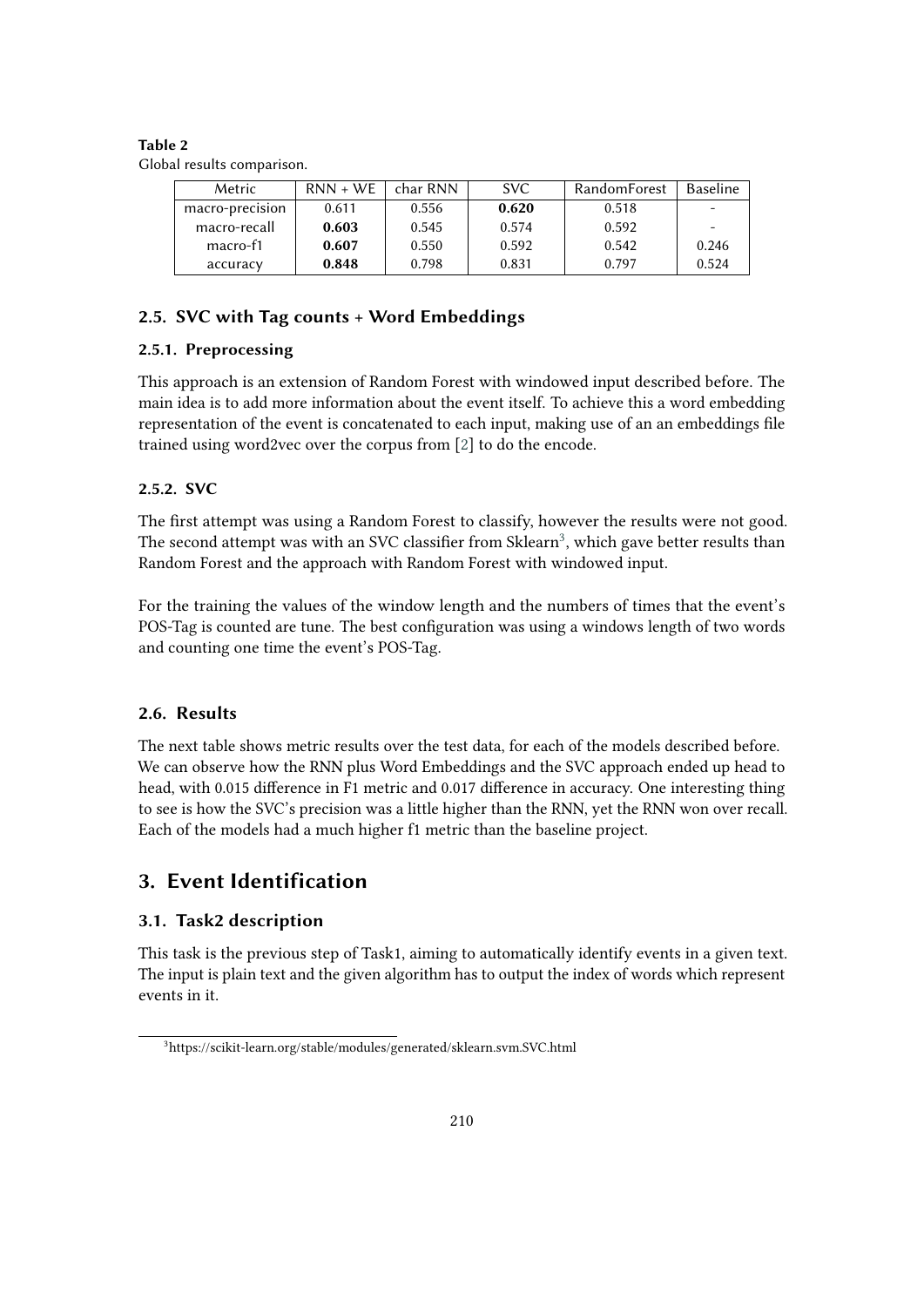For instance, if the input is *El/1 volcán/2 de/3 Fuego/4 ha/5 vuelto/6 a/7 la/8 normalidad/9 ,/10 aunque/11 mantiene/12 explosiones/13 moderadas/14.* It should output *5, 6, 12, 13*.

## **3.2. Baseline**

The competition organizers proposed a simple algorithm in order to set a baseline for the competitors. This classifiers assigns the class 'event' to the words tagged as 'event' at least once in the training corpus. This approach gets a **F1-score** of **0.597**.

#### **3.3. Verbs detection**

There are two types of event, verbal and noun. Studying the training corpus (same used in task1) the team noticed that noun events are just **16.5%** of the total. This motivates a simple rules approach, where the classifier identifies a word as an event if it is a verb.

The code is as simple as described, using nltk Stanford POS-Tagger and checking if it determines that the word to classify is a verb or not.

Three metrics are used for the task evaluation, the results obtained for this approach are:

- **Precision:** 0.993
- **Recall:** 0.736
- **Macro-f1:** 0.845

The high precision is due to the fact that almost every verb is an event, making those predictions trivial. Having a high recall means that the test corpus is also unbalanced and most of the events are verbal, as the team proposed.

#### **3.4. Verbs detection + Nouns detection**

In order to include noun events to the classifier and inspired by the baseline approach, this rule is also added to the algorithm, assigning the class of 'event' to verbs and to nouns that appear at least once as events in the training corpus.

This approach beats the previous one, obtaining a higher macro-f1 score, caused by a much better recall:

- **Precision:** 0.950
- **Recall:** 0.792
- **Macro-f1:** 0.864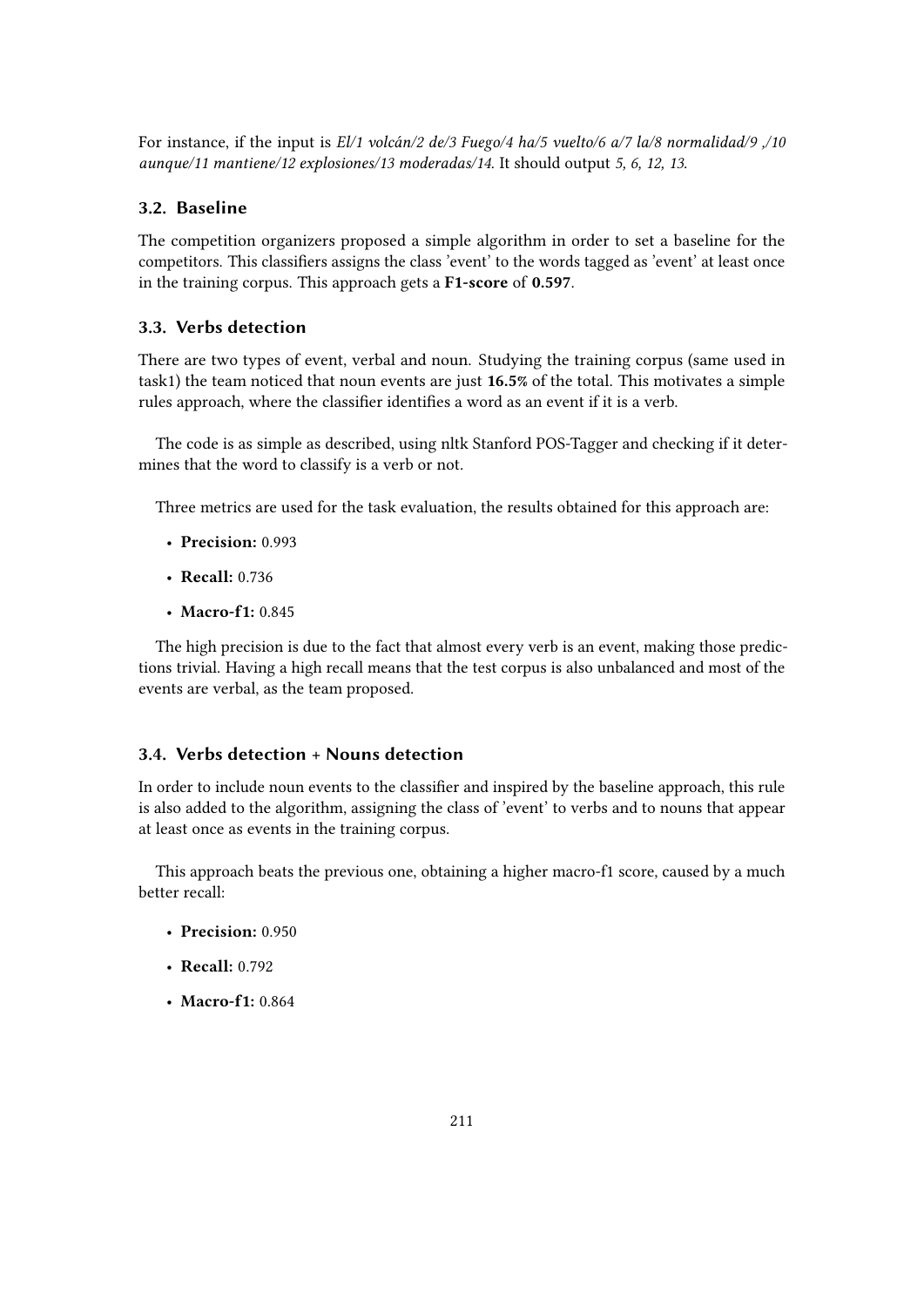#### **3.5. Future work**

The good results obtained with such a simple approach are promising, due to a lack of time the team could not explore more complex solutions, but it would be interesting to test machine learning techniques to identify more noun events.

Although it is well known that noun events are context dependent, the results obtained in the second approach are proof of this, reducing precision (this means we have more false positives). Using some ideas from Task1, it would be interesting to use windows around the words to classify them. This would give the classifiers the possibility to learn from context, rather than just the words.

## **4. Conclusions**

For the firs task of Factuality Classification four approaches were implemented, the best performing (using the macro-f1 score as reference) is Recurrent Neural Network combined with Word Embeddings, which obtained a macro-f1 score of **0.607**.

The second task of Event identification was attempted with two rules classifiers, due to it's known characteristics. The one that got the best results was based on two rules: word **w** is an event if (and only if) (1) **w** is a verb, or (2) **w** appeared in the training corpus as an event. This classifier obtained a macro-f1 score of **0.864**.

For the latest task, the team believes that the use of context and some more complex techniques could greatly improve the obtained results.

## **References**

- [1] A. Rosá, L. Alonso, I. Castellón, L. Chiruzzo, H. Curell, A. Fernández, S. Góngora, M. Malcuori, G. Vázquez, D. Wonsever, Overview of FACT at IberLEF 2020: Events Detection and Classification (2020).
- <span id="page-6-0"></span>[2] A. Azzinnari, A. Martínez, Representación de Palabras en Espacios de Vectores, Proyecto de grado, Universidad de la República, Uruguay, 2016.
- <span id="page-6-1"></span>[3] E. Loper, S. Bird, Nltk: the natural language toolkit, arXiv preprint cs/0205028 (2002).
- <span id="page-6-2"></span>[4] K. Toutanova, D. Klein, C. D. Manning, Y. Singer, Feature-rich part-of-speech tagging with a cyclic dependency network, in: Proceedings of the 2003 conference of the North American chapter of the association for computational linguistics on human language technology-volume 1, Association for Computational Linguistics, 2003, pp. 173–180.
- <span id="page-6-3"></span>[5] M. Abadi, A. Agarwal, P. Barham, E. Brevdo, Z. Chen, C. Citro, G. S. Corrado, A. Davis, J. Dean, M. Devin, S. Ghemawat, I. Goodfellow, A. Harp, G. Irving, M. Isard, Y. Jia, R. Jozefowicz, L. Kaiser, M. Kudlur, J. Levenberg, D. Mané, R. Monga, S. Moore, D. Murray, C. Olah, M. Schuster, J. Shlens, B. Steiner, I. Sutskever, K. Talwar, P. Tucker, V. Vanhoucke, V. Vasudevan, F. Viégas, O. Vinyals, P. Warden, M. Wattenberg, M. Wicke, Y. Yu, X. Zheng, TensorFlow: Large-Scale Machine Learning on Heterogeneous Systems, 2015. URL: [http://tensorflow.org/,](http://tensorflow.org/) software available from tensorflow.org.